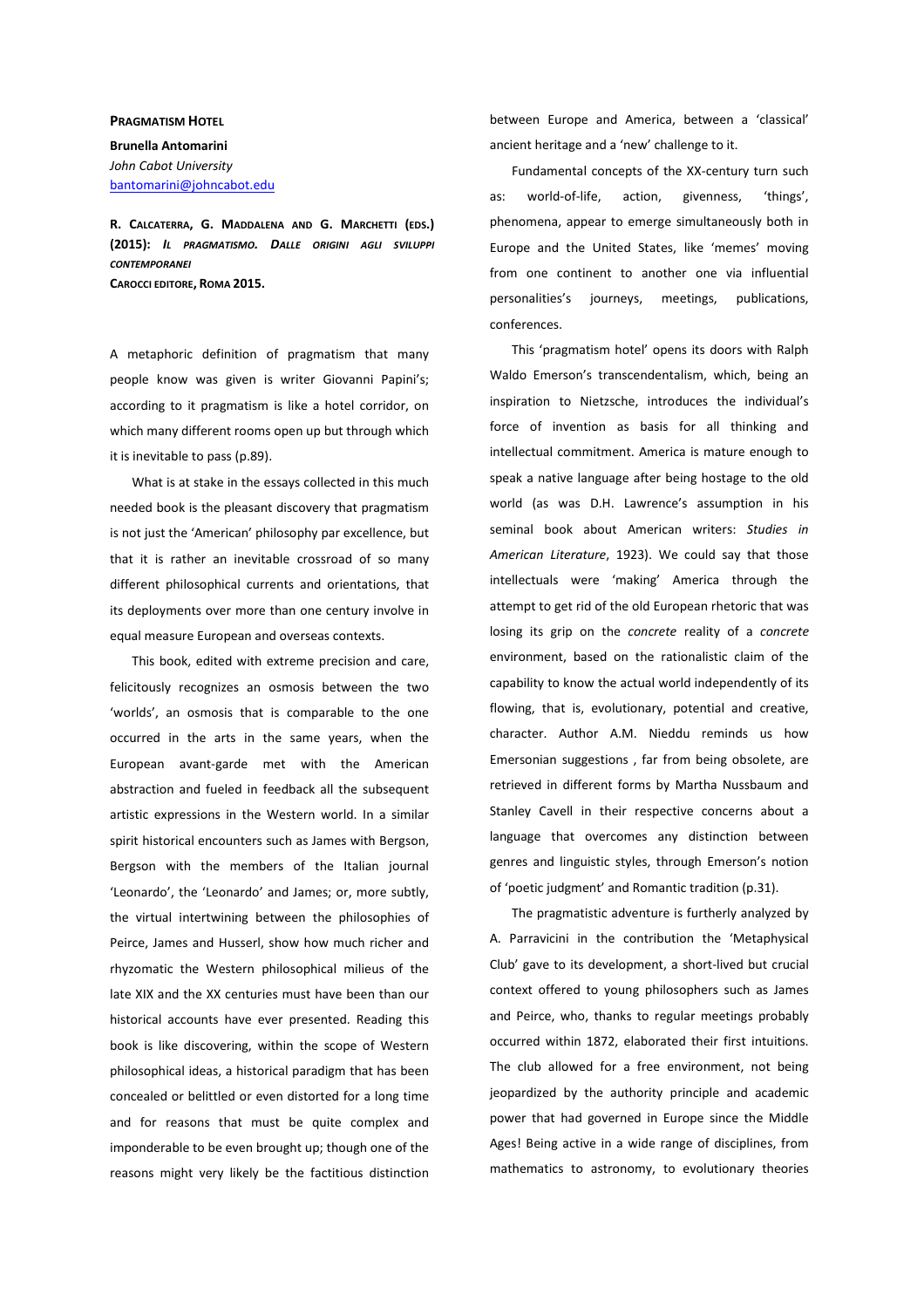and ethics, they had the ease to re-invent a philosophical language under the guidance of mathematician Chauncey Wright (wonderfully rediscovered by Louis Menand in *The Metaphysical Club*, 2001), who, although dying only three years after the end of the Club, laid the building blocks of pragmatism: the evolutionary theory expounded by Darwin, the paradigm shift that passed form the concern with causes to the cognitive projection on effects.

That events can be better explained by observing their *actual*, or predicting their *possible* effects, rather than by hypothesizing their causes, introduced the value of the empirical test, without falling into the abstractions of Anglo-Saxon empiricism, or the fetish of the data. An original insight by Chauncey Wright was the notion of 'exaptation': the ability of the human species to apply an ability in one field to other fields of cognition and action (recently cognitive scientist Merlin Donald has developed and experimentally corroborated a similar notion of generativity) (M. Donald, *The Origin of the Modern Mind*, 1991).

The ground for the pragmatist anti-idealism and antimonocausalism was laid. Peirce and James were ready to take up the baton.

As G. Maddalena explains in his perspicuous analysis and pleasant narrative way, the extravagant attitudes of the members of the Metphysical Club deeply influenced Peirce's impetuous style of thinking that accounts for both his freedom from academic requirements and his difficulty in being recognized by peer academics. Peirce was able to metabolize European Kantianism and to give a new account of it in the light of the emergent Darwinism: the way to know things is an activity that absorbs the object to be known, ontology and epistemology coincide; a Kantian conclusion counterbalanced by the necessary consequence (already tackled by Hegel with opposed results) that representation, from both a logical and semiological perspective, doesn't leave any remainder of an unknown object: Peirce introduces the idea of phenomenology that Husserl was elaborating in the same years. Though it

118

is unlikely for Husserl to have known Peirce, Peirce may have known Husserl through James. A new discipline like semiotics enters the scene, later developed by Charles Morris: representations are signs that turn even logic into a bio-social phenomenon (p. 148).

From these complex interactions it is easy to imagine the osmotic dynamics that was going on among the young philosophers of the early XX century on both sides of the ocean.

If we can easily find a Kantian, even a Hegelian legacy in Peirce's over-abundance of sources, also some intimations of an anti-scientist attitude - in the name of a defense of science - are present in some of his writings: the current revisitation today of the issue of 'objectivity' – we think of the Speculative Realism or the OOO philosophies – might find an original and strong issue in what he called the 'scientific method', which far from following rationalistim, didn't rely upon the overconfidence of the given existence of an object, but on the fact that different representations of the world, though necessarily mediated by sign systems, would converge 'in the long run' (p. 53).

To which, in the feedback we hinted at before, John Maynard Keynes – who employed Peirce way before his rediscovery – ironically replied: 'In the long run we are all dead' (J.M.Keynes, *A Treatise on Probability*).

Against the now obsolete ideology of verificationism, Peirce proposed a version of it that does not exclude the vitality of doubt, uneasiness and even error (p.52). Fallibilism is therefore introduced as an antidote to both scientific foundationalism and the anti-scientific attitude.

In focusing on the actual concrete inferential work of the mind (especially in the logic of abduction (rediscovered in Italy by U. Eco in the Seventies), Peirce shows to be a path-finder in the recent development of the cognitive sciences that, dismissing the rigidity of cognitivism, are more inclined to describe thinking as a flexible activity: by way of example, Peirce may have anticipated the neurological research of McClelland's *Parallel Distributed Processing*, or Damasio's *somatic markers*.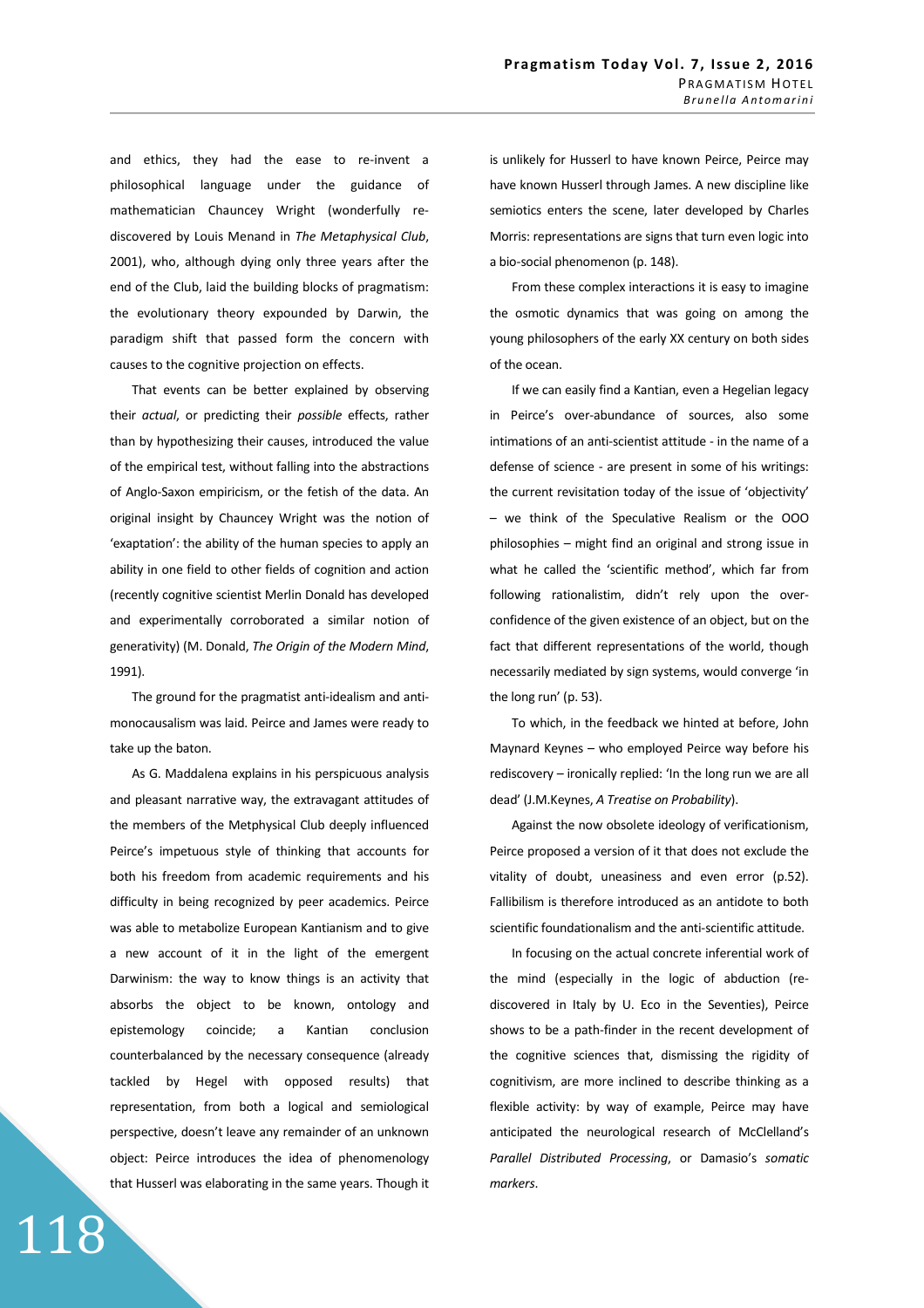Finding connections where there seemed to be none, Massimo Ferrari shows that, if the exchanges between the two continents were steady and effective, it was certainly due to William James, whose academic position allowed him to travel and function as a relay: he met Bergson and Husserl and had them meet – however virtually – the American philosophers of his time. Probably following the Metaphysical Club inspiration, James, like Peirce, imparts logic a psychological direction: the real work of the mind brings in itself a *concrete* logical activity: any inferential activity is accompanied by a physiological modification (p. 78).

The psychological perspective, probably mutated from Wundt, introduces the phenomenological ideas of correlation, intentionality, projection. The tenacity of 'belief' replaces the comfort of rational a priori ideas, and the openness of possibilities overpowers the claim of a dead totality (p.86) and it is within the scope of possibilities, that is, effects and projections, that we name anything as the 'truth'.

And it was Josiah Royce who shared the issue with James: there might be a risk of a weaker version of pragmatism, that can be mistaken as relativism, if the emphasis is on the truth as a temporary and subjective conviction (p.99): a solution may be that every truth be tested by data that are not conceived as 'external objects' but as modes of action (p. 105), as R. Fabbrichesi's essay shows.

It is in fact by virtue of an emphasis on the experimental method, both in science and in pedagogy, that John Dewey orientates his own development of the previous generation's intuitions. His convergence with the notions of 'lived experience' and 'embodied mind' is made quite apparent here (pp. 115). Especially today we can look at his didactic method - called 'Dewey's Schools' (one example is the 'New School of Social Research', cofounded with Veblen and others, in New York in 1919) as an incredibly update model for an education that implies the active and interactive role of students and professors, and a complete independence from criteria that are not strictly intellectual.

 Concepts like inquiry, exploration, environment, problem-solving, radical democracy seem to be absolutely suitable for any current discussion about politics, ethics, education, or even aesthetics, discussion that are free from and do not undergo the economicpolitical pressure of education as is exerted in our Universities today (R. Calcaterra and R. Frega, p.121 and ff).

As Dewey's stance on ethics finds a further advancement in Sidney Hook and Morton White (the naturalization of ethics and politics described by A. Boncompagni), his idea of the dynamic, exploratory value of philosophical thinking is inherited by Mead: their common work on functionalism in psychology – as opposed to structuralism – may recall the general systems theory, in its issue on interactive, non-linear and non-causalistic, teleological strategies among systems.

A line of thought becomes clear that involves James, Dewey, Mead and concerns the relationship between aim and environment (p.142).

Particularly interesting is the space given to the Italian pragmatists Giovanni Papini and Giuseppe Prezzolini, young intellectual who, deeply fascinated by pragmatism as a philosophy that was "viva, vissuta, eccitatrice di vita!" (p.177) in early XX century wanted to meet Bergson in Paris and James in Rome, inviting them to contribute to the philosophical journal 'Leonardo' (1903-1907) that they had founded. American pragmatism was welcomed as a counterbalance to the outdated idealism that governed Italian intellectuals of the time and it is not by chance that Papini was a writer and a poet, who by vocation needed a 'live' philosophy both in the form of thinking and in the style of expression. And it is not by chance that we feel, through Maddalena's analysis, both Nietzsche's influence (Maddalena calls them 'existential pragmatists) and the futurists' style, also present in minor thinkers like Vailati and Calderoni, who expanded the scope of reflection to science and law: experimenting, testing and finding evidence are not only means of verification but the very creative core of knowledge (p.186).

## 119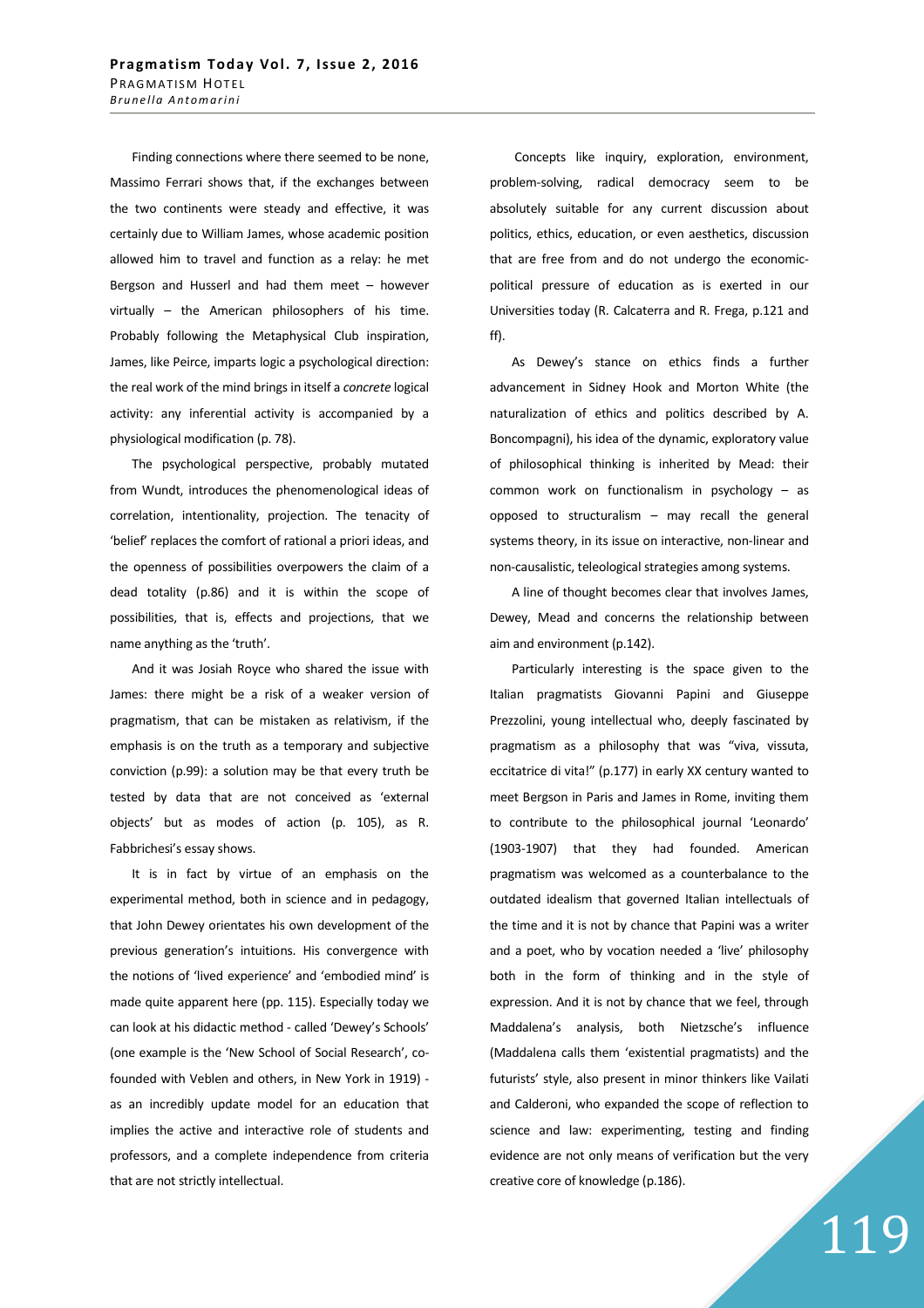The second part of the book, which focuses on the successive branching off of the historical group of philosophers, shows how much the latest productions in different philosophical fields owe to that first source, and singles out a wide range of current arguments such as the reformulation of the a priori notion: according to R. Calcaterra, Clarence Irving Lewis (p. 161) reconfigures the a priori as a creative disposition of the mind to regulate and classify; an argument quite similar to Josiah Royce's (p.105): even when we deny classification, we do it by classifying (incidentally, one of Royce's students happened to be the father of cybernetics, Norbert Wiener). This is a non-prescriptive a priori, but one purely and freely chosen to give nature an order. Actually it was Peirce who said that when we talk about the 'order of nature' we can't demonstrate it, but a nature that is not ordered is inconceivable. The existence of an independent 'law' that accounts for anything we call 'nature' is a necessary part of the structure of the mind.

Defending the a priori is to defend the dynamic (and not eternal) value of the human mind, as Calcaterra states (p. 162), against the basic verificationism of the experimental sciences. What is at stake here is a form of thinking and knowing that relies upon an inevitable but dynamic structure, in the sense that it is open to possible in-progress meanings, though (and here we find the anti-relativist stance of the pragmatists) not all meanings are possible, due to the constant test of the effects.

In fact, concerning the role of the 'effects' in knowledge, it is interesting to be reminded how Quine himself recognized his debt to pragmatism: his critique of pure a priori or a posteriori judgements rests uopn the premise that they depend without exception on cultural postulates, on their 'use', on the continuum of experience, in one word, on the resistance that 'effects' oppose to contradictions, and not on their causes.

Concerning anti-relativism, Donald Davidson's principle charity recalls the pragmatistic idea (particularly Peircian, lately shared by Joseph Margolis'

120

constructivism, p. 276) that experience is a complex activity, which includes among its conditions *presuppositions* of truth and justice. If that is the case, the very micro-relativity of any individual 'truth' overcomes relativism, being itself based on a wider picture that is collectively stated and shared (p. 215); what we call 'mind' is not an entity but a collective activity.

In this light we can read Habermas' and Apel's notion of intersubjectivity as a ground for a new kind of universalism, as shown by M. Failla to be the legacy of Peirce's argument of continuity, in close connection with 'Habermas' transcendental community. Real – as Failla argues about Apel  $-$  is one and the same as knowable (p. 229).

It is Wilfrid Sellars's critique of an allegedly bare 'given' to be scientifically verified that casts light on the role of the effect in knowledge: any 'data' are caught in the dynamics of the consequences (though these are not to be seen in a utilitarian perspective), a dynamics that protects human experience from being possibly overpowered by the 'scientific image'. As a peculiar way to humanism, Sellars's pragmatic stance retrieves the concept of 'truth' as a matter of creativity, intentionality, responsibility (p. 205).

'Consequence' becomes a complex epistemological factor: an intertwining of sensorial response, production of facts, inference of future effects in behaviors, evolutionary values.

It is exactly due to the case of absence of causes that we construct our in-progress convictions.

G. Marchetti, in analyzing the adventures of Putnam's internal realism shows how much the variants and turns that the concept undergoes over time in Putnam's philosophy, show how 'realism' is as necessary as limited: epistemological conclusions are not justified by testing *data* but by a continuous reelaboration of *theories*, that keeps them in a condition of being *acceptable* (we like to recall that 'acceptability' has the same etimological origin of the term 'probability', from: probation, 'approve'). But on the